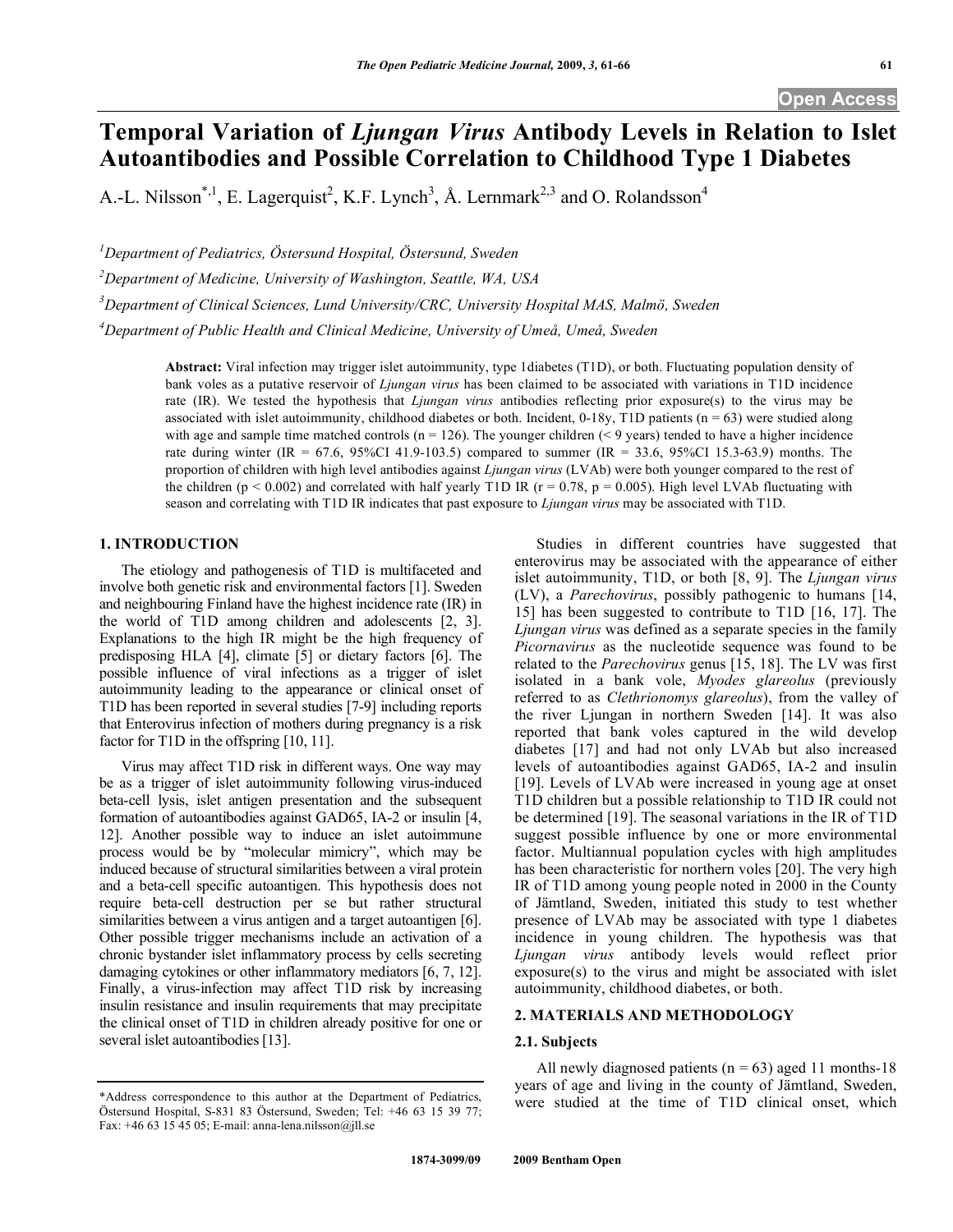occurred between October  $1<sup>st</sup>$  2000 and February  $15<sup>th</sup>$  2006 (Table **1**).

 Blood samples were obtained at the clinical onset from all incident T1D patients after obtaining informed consent by the parents (for the youngest patients) or both patient and parents. Samples were taken at or within one day from the diagnosis of T1D except from three patients. Of these three one was diagnosed in October 2000 and the sample was obtained in February 2001 and the other two were diagnosed in November and December 2000, respectively, but the samples were obtained in March 2001. Serum was prepared from the blood samples and kept frozen at  $-20^{\circ}$  C until the analyses of LVAb, GAD65Ab, IA-2Ab and IAA.

**Table 1. Incident (2000-2006) Type 1 Diabetes Patients and Controls, Jämtland County. Age, Gender, Seasonal Distribution and Islet Autoantibodies** 

|                                         |                     | <b>New Onset</b><br><b>T1D Patients</b> | <b>Controls</b> |  |
|-----------------------------------------|---------------------|-----------------------------------------|-----------------|--|
| N                                       |                     | 63                                      | 126             |  |
| F/M ratio                               |                     | 24/39                                   | 62/64           |  |
| Age (years)                             | mean                | 8.9                                     | 8.5             |  |
|                                         | Range               | $1 - 17$                                | $1 - 18$        |  |
| <b>Blood Sampling</b>                   | Winter <sup>a</sup> | 39                                      | 78              |  |
|                                         | Summer <sup>a</sup> | 24                                      | 48              |  |
| Islet Autoantibodies <sup>b</sup> (any) |                     | 60/63 (95%)                             | $12/126(10\%)$  |  |
| GAD65Ab                                 |                     | 46/63 (73%)                             | 6/126(5%)       |  |
| $IA-2Ab$                                |                     | 54/63 (86%)                             | 5/126(4%)       |  |
| <b>IAA</b>                              |                     | 28/63 (44%)                             | 6/126(5%)       |  |

ªSummer months = April-September, Winter months = October to March. <sup>b</sup>Positive and negative for autoantibody is defined as above or below the 95<sup>th</sup> percentile of controls.

 The control children represented 126 non-diabetic individuals (Table **1**). These children were from the same geographical area and a blood sample was obtained in the same month as the sample from the patient. The samples were primarily analyzed for gliadin antibodies at Umeå University Hospital Virus laboratory. All samples for gliadin antibody analysis from Jämtland County were sent to this laboratory. The gliadin test was also performed in many children with mild symptomatology. After approval from the regional ethic review board, two controls per patient in each study month were selected at random from these samples. None of the controls were diagnosed with celiac disease or had any diagnosis of other autoimmune disease. All children in the county diagnosed with an autoimmune disease are registered and none of the controls had been recorded. The controls were matched for ages 0-18 years but not necessarily by age for every patient to control.

 T1D incidence data for the Jämtland County in 1978- 2005 was obtained from the Swedish Childhood Diabetes Register [13].

 The Regional Ethical Review Board in Umeå, Sweden, approved the study.

#### **2.2. Antibody Analyses**

*Ljungan virus* antibody (LVAb) analyses were performed using a radioligand binding assay as previously described [19]. In the LVAb assay, mouse (antiserum 87-012  $\#10$ ) and guinea pig (antiserum 174F#4) antisera (both antisera kindly donated by Bo Niklasson, Stockholm, Sweden) were used as positive in-house controls along with normal mouse serum and normal guinea pig serum as negative reference samples. A standard curve generated with various dilutions of the mouse 87-012#10 LV-antiserum was used in each assay. LV-antibody levels were either reported in U/ml or as index values to correct for inter-assay variation. The antibody index was obtained from the formula: index  $=$  (counts per minute (cpm) of the unknown sample - average cpm of three negative standards)/(cpm of the positive standard - average cpm of three negative standards).

#### **2.3. Autoantibodies**

 Autoantibodies against GAD65 [21-23] and IA-2 [22] were determined in standardized radiobinding assays using coupled *in vitro* transcription translation [21] of autoantigen cDNA to label the recombinant proteins with 35Smethionine. GAD65Ab and IA-2A levels were reported in WHO units (U/ml) [24] or as an index as for LVAb.

 The intra-assay % coefficient of variation (CV) in the GAD65Ab assay was 8% and the inter-assay CV was 6%. The corresponding CV in the IA-2A assay was 11% and 10%, respectively.

 IAA were determined as previously described [19, 25] using an in-house IAA standard. The data are expressed in either arbitrary units or as an index. The intra-assay % CV in the IAA assay was 9% and the inter-assay CV was 9%.

 Positivity for GAD65Ab, IA-2Ab and IAA was defined as above the  $95<sup>th</sup>$  percentile among the controls.

#### **2.4. Statistical Analyses**

 The number of patients with newly diagnosed T1D were presented as Incidence Rate (IR) per 100 000 person years. The number of children residing in Jämtland by age and year were obtained from the Statistics Sweden website (www.scb.se). Exact 95% confidence intervals (95%CI) for incidence rates were calculated assuming a poisson distribution [26].

 As higher than normal LVAb levels may also be present among non-diabetic children, the LVAb distribution among controls were first evaluated using Quintile-Quintile normality plots. A departure from a linear correlation between LVAb levels and quintiles of a standard normal distribution would indicate the distribution is not normally distributed. The LVAb index among controls and cases were also divided into quartiles and tested for statistical difference. Differences in proportions across groups were performed using exact chisquare tests with Monte Carlo approximation. Correlation between T1D IR and proportion of subjects determined to have high LVAb levels were tested by Pearson correlation tests. Mann-Whitney tested for difference in continuous variables between groups. Graphs were drawn in GraphPad 4.0 and statistical analyses were done using SPSS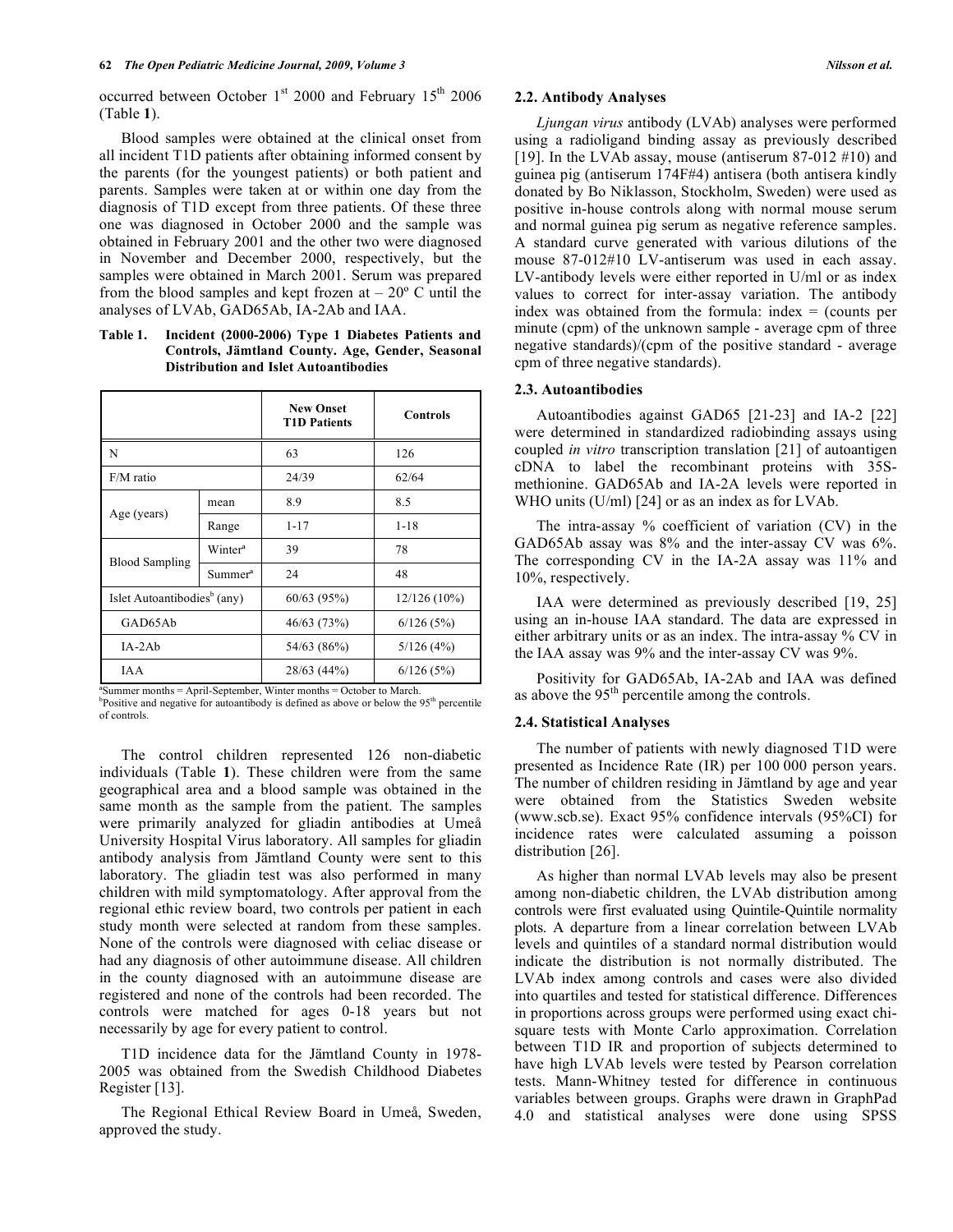

**Fig. (1).** Incidence rates in 1978-2005 of childhood type 1 diabetes in the county of Jämtland, Sweden. Only children 0-14 years of age are shown as the number of incident patients for the age group 15-18 years was not available for 1978-1999.

(www.spss.com). A p-value  $\leq 0.05$  was considered statistically significant.

### **3. RESULTS**

 The T1D IR in the Jämtland County in the present and past 20 year period revealed annual fluctuations (Fig. **1**). Between October 2000 and February 2006, the IR of T1D among the 0-18 years olds was 44.5 (95% CI 34.2-57.0) per 100 000 person years. The IR tended to be higher in younger patients during winter (October to March) compared to the summer (April to September) months (Table **2**).

 The frequency of GAD65Ab, IA-2Ab and IAA levels were increased in the newly diagnosed T1D patients compared to controls (Table **1**). As previously shown, IAA but not GAD65Ab and IA-2A was observed more often in young T1D children (< 9 years of age) (Table **3**).

## **Table 2. Type 1 Diabetes Incidence Rates in the County of Jämtland by Season and Patient Age at Diagnosis**

| Age at<br><b>Diagnosis</b><br><b>Years</b> | Season <sup>a</sup> | Number of<br><b>Patients</b> | Person<br>Years <sup>b</sup> | <b>Incidence Rate</b><br>(IR)/100 000 Person<br>Years $(95\%CI)$ |
|--------------------------------------------|---------------------|------------------------------|------------------------------|------------------------------------------------------------------|
| $0 - 8$                                    | Winter              | 21                           | 31030                        | $67.6(41.9-103.5)$                                               |
|                                            | Summer              | 9                            | 26750                        | 33.6 (15.3-63.9)                                                 |
| $9 - 17$                                   | Winter              | 18                           | 44950                        | $40.0(23.7-63.3)$                                                |
|                                            | Summer              | 15                           | 38750                        | 38.7 (21.7-63.8)                                                 |
| $0 - 17$                                   | Winter              | 39                           | 75980                        | 51.3 (36.5-70.2)                                                 |
|                                            | Summer              | 24                           | 65500                        | $36.6(23.5-54.5)$                                                |

a = summers = April-September for years 2001-2005, winter = October to March for years  $2000/1 - 2005/6$ , b = estimated from population statistics (www.scb.se).

 There was no difference in GAD65Ab, IA-2Ab and IAA distribution between summer and winter months in the T1D children (data not shown).

 As expected, LVAb levels among controls were not normally distributed (Fig. **2**, panel **a**). The control population was therefore analyzed in quartiles (Fig.  $2$ ). 1<sup>st</sup> quartile represents children with the lowest levels of LVAb while the children in the  $4<sup>th</sup>$  quartile are those with the highest level LVAb. These children will be referred to as "high level LVAb" children. As the LVAb levels were also not normally distributed in the patients, their results were similarly expressed (Fig. **2**, panel **b**). There was no difference in levels between patients and controls ( $p = NS$ ).

 Children with high level LVAb were next compared to the rest of the children. Both among patients ( $p = 0.008$ ) and controls ( $p = 0.037$ ), children with high level LVAb were found to be younger compared to the rest of the children (Table **3**). There was no difference in gender. Presence of GAD65Ab, IA-2Ab or IAA with high level  $(4<sup>th</sup>$  quartile) of LVAb did not differ from other patients (data not shown).

|                 | 4 <sup>th</sup>         | Number of                | Age of Children (Years)              |         |  |
|-----------------|-------------------------|--------------------------|--------------------------------------|---------|--|
| <b>Subjects</b> | Ouartile<br><b>LVAb</b> | <b>Subjects</b><br>$n\%$ | Median<br>(Inter-Ouartiles<br>Range) | p-Value |  |
| A11             | Yes                     | 44 (23%)                 | $7.0(2.3-9.0)$                       |         |  |
|                 | No                      | 145 (77%)                | $10.0(6.0-13.5)$                     | 0.002   |  |
| Patients        | Yes                     | 13(21%)                  | $6.0(2.5-8.0)$                       |         |  |
|                 | No                      | 50 (79%)                 | $10.0(6.8-14.0)$                     | 0.008   |  |
| Controls        | Yes                     | 31(25%)                  | $7.0(2.0-10.0)$                      |         |  |
|                 | No                      | 95 (75%)                 | $10.0 (5.0 - 13.0)$                  | 0.037   |  |

**Table 3. Age of Children with High Levels of Lvab, Upper 4th Quartile (> 75 Percentile Among Controls), Compared to Low Levels of Lvab, Lower Three Quartiles, Both Among Patients and Controls**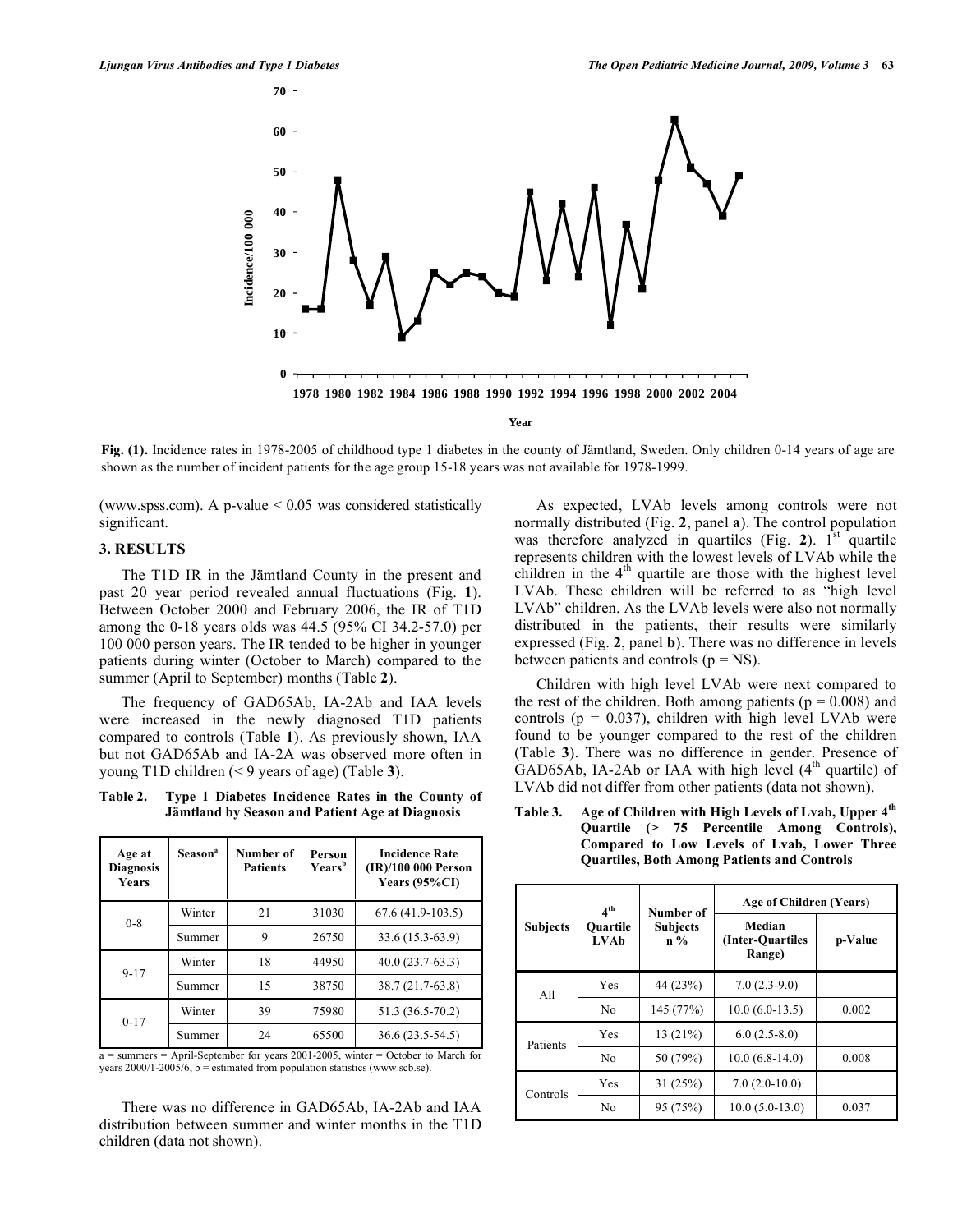**Table 4. Frequency of Patients with Islet Autoantibodies within Different Study Years** 

| <b>Study Year</b> | <b>Year of Diagnosis</b> | <b>Number</b>  | GAD65Ab<br>$%$ pos | $IA-2Ab$<br>$%$ pos | <b>IAA</b><br>$%$ pos | % of Patients with > 1 Antibody |
|-------------------|--------------------------|----------------|--------------------|---------------------|-----------------------|---------------------------------|
|                   | $Oct 2000 - Sept 2001$   | 14             | 78.6               | 92.9                | 35.7                  | 92.9                            |
| 2                 | $Oct 2001 - Sept 2002$   | 13             | 84.6               | 92.3                | 46.2                  | 76.9                            |
| 3                 | $Oct 2002 - Sept 2003$   | 9              | 88.9               | 100.0               | 66.7                  | 100.0                           |
| $\overline{4}$    | $Oct 2003 - Sept 2004$   | 10             | 90.0               | 80.0                | 80.0                  | 100.0                           |
| 5                 | $Oct 2004 - Sept 2005$   | 10             | 50.0               | 70.0                | 0.0                   | 30.0                            |
| 6                 | $Oct 2005 - Febr2006$    | $\overline{7}$ | 28.6               | 71.4                | 42.9                  | 42.9                            |
|                   |                          |                | $P^a = 0.02$       | $P^a = 0.31$        | $P^a = 0.007$         | $p^a < 0.001$                   |

 $a = p$ -value testing for difference in proportion across years of diagnosis



**Fig. (2).** *Ljungan virus* antibody levels (LVAb (index)) in 126 nondiabetic controls (panel **a**) and in 63 newly diagnosed type 1 diabetes patients (panel **b**) shown as QQ normality plots. The horizontal line represents the upper  $(4<sup>th</sup>)$  quartile of controls  $(75<sup>th</sup>)$ percentile = 0.0395 LVAb index).

 In order to increase statistical power, patients and controls were combined to test whether LVAb levels varied both with season and year (Fig. **3**). This analysis showed that the proportion of subjects with high level LVAb correlated with the half yearly T1D incidence rate  $(r = 0.78, p = 0.005)$ .

 Yearly percentage of patients or controls with high level LVAb did not differ (20-33%) except for year three where only  $1/26$  children  $(3.7%)$  had LVAb levels in the 4<sup>th</sup> quartile (Fig. **3**). In contrast, among patients GAD65Ab and IAA as well as the number of islet autoantibodies differed by study year (Table **4**).



**Fig. (3).** Half yearly (summer compared to winter months) seasonal trend in type 1 diabetes incidence rate (Rate; solid line) compared to the proportion of patients and matched controls with LVAb in the  $4<sup>th</sup>$  quartile (Proportion; dash line). The proportion of subjects with the  $4<sup>th</sup>$  quartile = high level LVAb.

#### **4. DISCUSSION**

 This study supports the hypothesis that antibodies against *Ljungan virus* may be associated with islet autoantibodies and temporal variations of T1D by three major findings.

 First, the T1D IR in the Jämtland County tended to be increased in younger  $($  < 9 years) patients during the winter months of 2000-2006.

Second, patients with high level LVAb  $(4<sup>th</sup>$  quartile) were younger by more than three years. A similar association between LVAb levels and age was not only reported previously [19] but also observed among the control children supporting the view that exposure to LV is common particularly among the young.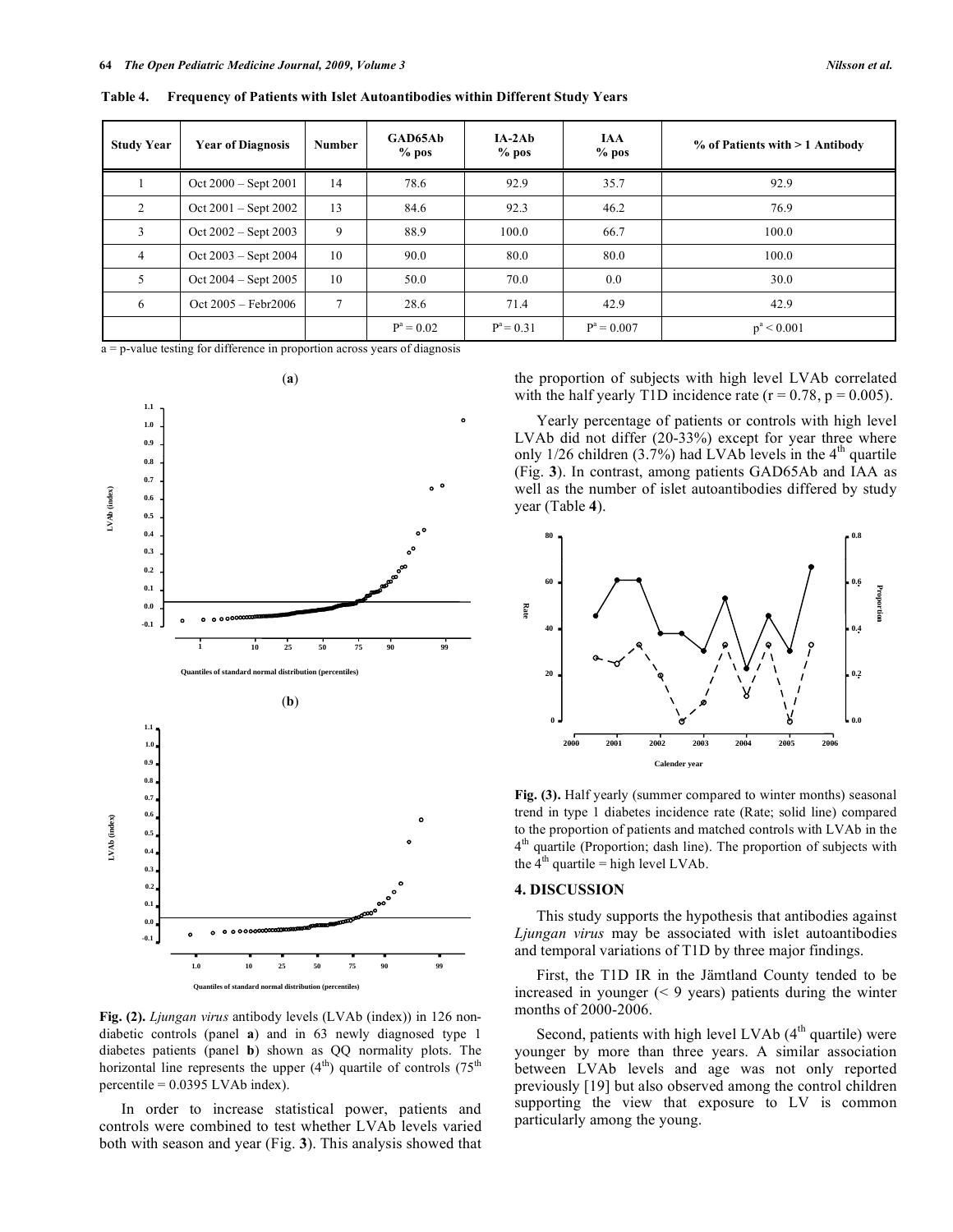Third, the proportion of subjects with high LVAb levels correlated with the half yearly (winter compared to summer months) IR of T1D.

 Although direct evidence is lacking, these results may suggest that the increased IR of T1D in younger patients during winter months may correlate to a possible prior exposure to LV. As LV may be widespread and common, exposure to LV would not be unique to children developing T1D but would be rather common in the overall childhood population. It is speculated that LV rather than being a trigger of islet autoimmunity may affect the age of clinical onset of T1D in islet autoantibody-positive children. The higher LVAb levels in younger children whether patients or not suggest that early exposure to LV may be important perhaps also to explain the increased T1D IR in younger children [13].

 Taken together, it cannot be excluded that LV infection may contribute to the seasonal as well as annual variation in T1D IR. With respect to seasonal variation, our study of the Jämtland County showed similar fluctuation in T1D IR as previously reported for Sweden [13]. T1D IR also fluctuates annually but it is difficult to distinguish such short term increases and decreases from random variation [13].

 It is well known and carefully recorded that the population of bank voles in northern Sweden varies from year to year [20]. This makes it interesting that changes in T1D incidence rate was positively correlated with changes in bank vole density [16], where about two years delay between high number of bank voles and peak T1D IR was reported. Significant temporal correlation to other diseases such as myocarditis was reported as well supporting the view that etiological agent(s) may be using the bank vole as reservoir and vector [16].

 In contrast to the T1D IR, we did not observe a seasonal but rather an annual fluctuation of GAD65Ab and IAA as well as in the number of islet autoantibodies observed at the time of clinical onset. It remains to be determined if annual fluctuations of islet autoantibodies reflect either T1D IR or merely the incidence rate of islet autoimmunity. On the other hand, the seasonal but not annual variation in LVAb levels would be consistent not only with T1D IR but also with the population density of bank voles as vectors of *Ljungan virus* [16, 20].

 The strength of this study is the research design with a complete coverage of a geographically defined area with a relatively stable population. The incidence rates were based on the Swedish Childhood Diabetes Register [13]; [Annual numbers recevied as a personal communication from Gisela Dahlquist]. All new patients in the Jämtland County have been reported to this register since 1978. Another important factor in the study design was that two Jämtland County controls were selected for each patient. These controls were matched not only by age but also for the time of blood sampling. Furthermore, the islet autoantibody assays used are standardized and it is common to express GAD65Ab, IA-2Ab and IAA as index or arbitrary units in relation to international standards  $[24, 25]$ . Using a cut off at the  $95<sup>th</sup>$ percentile for the islet autoantibodies the frequency of GAD65Ab, IA-2A and IAA was comparable to similar

investigations of newly diagnosed Swedish T1D patients [21, 27, 28]. The LVAb analysis was also consistent with previous analysis of these virus antibodies in a larger number of children diagnosed with T1D in Stockholm, Sweden [19]. However, both in this and the previous study neither the levels nor the frequency of LVAb were increased among the T1D patients compared to controls. A potential type 2 error was made previously as seasonal and annual fluctuations were not analyzed. In future studies, it will therefore be important to ascertain blood samples prospectively not only for LVAb-in this study representing immunoglobulin G as the antibodies are detected with Protein A [21] but also for LV-IgM as for the virus itself.

 Which one of the several possible mechanisms of LV exposure may explain the data? Using LVAb as a proxy for prior exposure we speculate that the virus is widespread and may affect a large proportion of children. The next question is whether LV would be able to induce islet autoimmunity. Injecting mice with LV induced high titer LVAb but not islet autoantibodies [19]. In contrast, injecting bank voles with LV induced both LVAb and islet autoantibodies, however, it is not clear what these results mean as the bank voles were neither inbred nor virus free [19]. Until samples from longitudinal studies such as the TEDDY study [29] become available, it remains an open question whether exposure to LV would induce islet autoimmunity (e.g. by beta cell lysis or molecular mimicry) or accelerate the disease process in children positive for islet autoimmunity.

#### **5. CONCLUSION**

 From the current study, limited to one county of Sweden, using a carefully selected control group, it can be concluded that signs of LV infection fluctuate between summer and winter months. Patients in particular but also controls below the age of 9 years show high levels of LVAb, which also correlated with the T1D IR. A possible triggering may be the fluctuating population of bank voles, which are common in the Jämtland County and known to be the reservoir and carrier of LV. Further analyses of newly diagnosed patients and matched controls also from other counties of Sweden for the presence of LV RNA, and different subsets of immunoglobulins should provide a better insight into the possible relationship between LV exposure and T1D.

## **ACKNOWLEDGEMENTS**

 This study was supported by grants from the Syskonen Persson Foundation and FoU-unit, Mittuniversitetet, Östersund, Jämtland, Sweden (AL N) as well as from the National Institutes of Health (grants DK2910, DK53004 to ÅL), the Swedish Diabetes Association and the Roberth H Williams Endowed Chair. We thank Bo Niklasson for the gift of mouse and guinea-pig antisera against *Ljungan virus*. The nurses and laboratory personnel in the Departments of Pediatrics and Chemical Laboratory at the Östersund Hospital are acknowledged for blood sampling and processing of the samples.

#### **ABBREVIATIONS**

 $T1D = Type 1 diabetes$ 

GAD65Ab = GAD65 autoantibodies